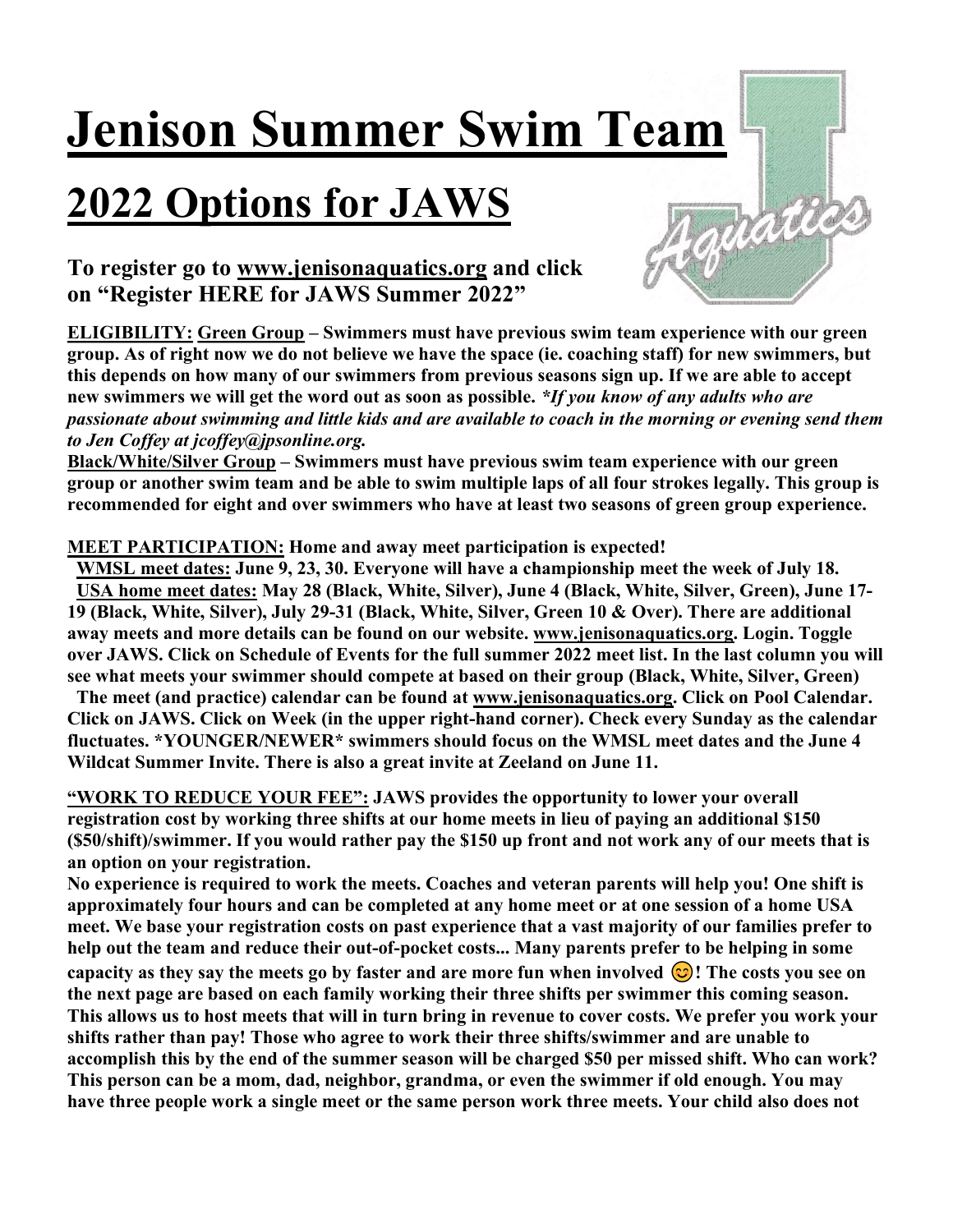need to be participating in the meet for you to work it. The options are endless to fulfill your three shifts per swimmer.

USA MEMBERSHIP INFO: All members of JAWS must be registered with USA Swimming. If your swimmer did not swim this past winter, your account will be charged an additional \$50 per swimmer to become a seasonal member for this summer. This is mandatory and all monies go straight to USA Swimming for safety reasons and to provide insurance for all JAWS swimmers. This charge will occur after checkout by JAWS admin. If you have a "Free or Reduced Lunch Letter" scan and email it to Jen Coffey at jcoffey@jpsonline.org within 48 hours of registration to reduce the fee to \$10.

PAYMENT INFO: All athletes will be charged half their registration fee at checkout and the other half on July 1. For example, if you register on May 10 you will pay half on May 10 and the other half on July 1. We will send an email reminder prior to July 1, but please make note of this payment date for your bookkeeping purposes. If you have selected the option to pay your registration fee in full (no work hours) the additional \$150 fee will be billed at checkout.

ADDITIONAL INFO: We strongly encourage all families to read through our updated JAWS FAQ document. This is posted on our website at www.jenisonaquatics.org. Toggle over the JAWS tab, click on JAWS info, and then click on JAWS FAQ's.



GREEN GROUP (AM or PM): We will be offering a morning and evening Practice option for Green Group. Morning swimmers will be split by age and all practices will be between 8am and 11:30am. Please keep in mind PM green group swimmers will have to get to the pool for Thursday morning swim meets.

### (The **Option** # below will be what you select during registration – READ CAREFULLY.)

Green Group – Swimmers must have previous swim team experience with our green group. As of right now we do not believe we have the space (ie. coaching staff) for new swimmers, but this depends on how many of our swimmers from previous seasons sign up. If we are able to accept new swimmers we will get the word out as soon as possible. \*If you know of any adults who are passionate about swimming and little kids and are available to coach in the morning or evening send them to Jen Coffey at jcoffey@jpsonline.org.

| <b>GREEN GROUP OPTIONS - SPACE IS VERY LIMITED</b>                         | <u>Res</u> | <b>NonRes</b> |
|----------------------------------------------------------------------------|------------|---------------|
| <b>Option 1 - Green Group (14 &amp; under) – Late May - Mid/Late July</b>  | \$160.00   | \$220.00      |
| Evening spring practices and AM only in the summer                         |            |               |
| <b>Option 2 - Green Group (14 &amp; under) – Late May - Mid/Late July</b>  | \$160.00   | \$220.00      |
| Evening spring practices and PM only in the summer $(\sim 6 \text{ p.m.})$ |            |               |

Black/White/Silver Group - Swimmers must have previous swim team experience with our green group or another swim team and be able to swim multiple laps of all four strokes legally. This group is recommended for eight and over swimmers who have at least two seasons of green group experience.

| <b>BLACK/WHITE/SILVER OPTIONS - SPACE IS VERY LIMITED</b>                     | <b>Res</b> | <b>NonRes</b> |
|-------------------------------------------------------------------------------|------------|---------------|
| <b>Option 3 - Black/White/Silver (eight &amp; over)</b> – Mid May - Late July | \$300.00   | \$370.00      |
| Evening spring practices and AM in the summer. Times will vary by group.      |            |               |

\*\*There will be an option to add long course practice to your registration should you be interested in long course which will almost always be Tues/Thursday afternoons.